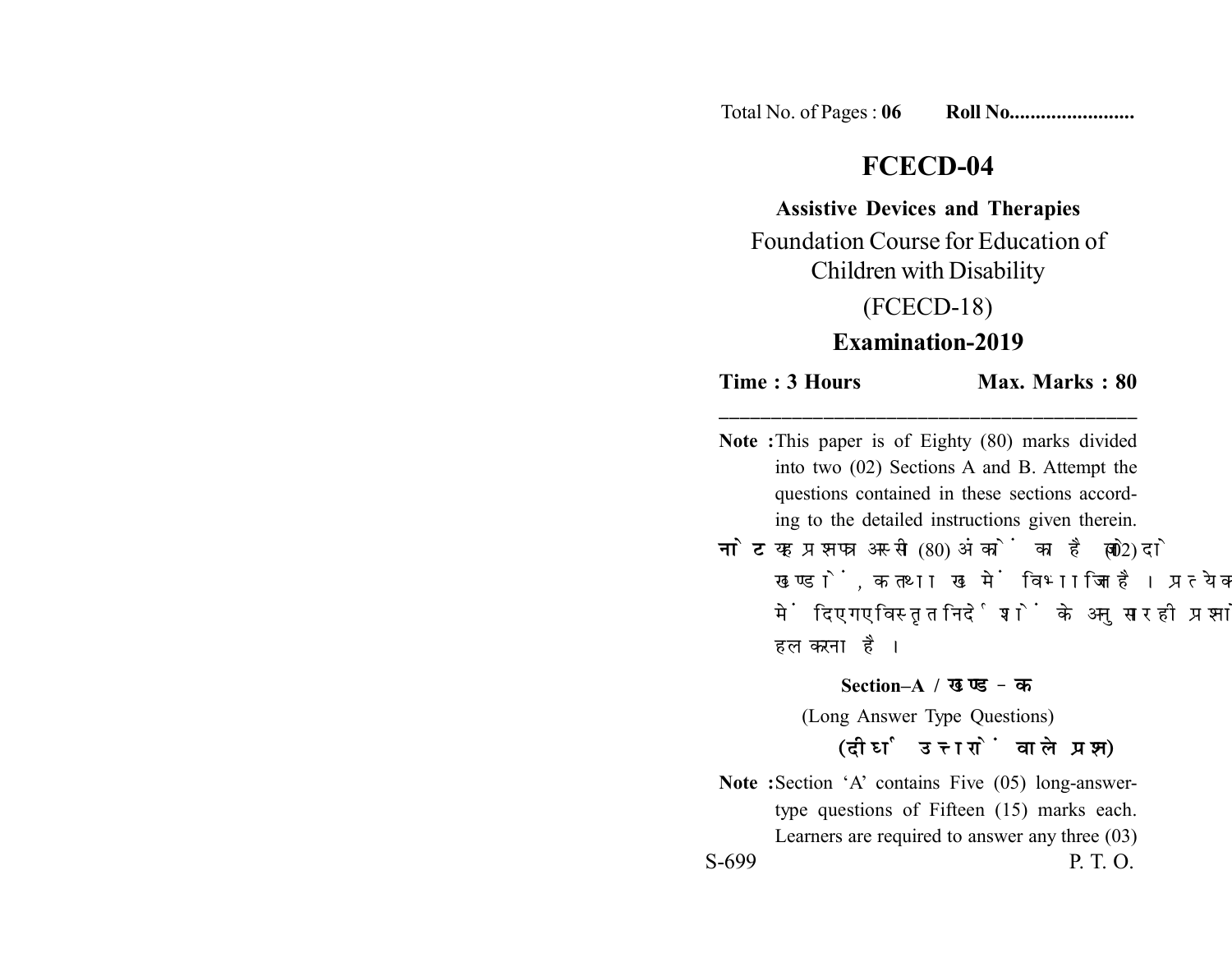3

4. Name the problems a child with disability of moving will face in school.

> गामक बाधा वाले बच्चों को विद्यालय में किन कठिनाईयों का सामना करना पडता है?

5. What devices can be used to teach comprehension skills to a child with autism?

> स्वलीन बच्चे को अधिगम कौशल सिखाने में कौन से उपकरण सहायक हो सकते हैं?

> > **Section–B /**

(Short-Answer-Type Questions) (लघ उत्तरों वाले प्रश्न)

- **Note :**Section 'B' contains Eight (08) short-answertype questions of Seven (07) marks each. Learners are required to answer any Five (05) questions only. **(5×7=35)**
- नोट: खण्ड'ख' में आठ (08) लघु उत्तरों वाले प्रश्न दिये गये हैं, प्रत्येक प्रश्न के लिए सात (07) अंक निर्धारित हैं। शिक्षार्थियों को इनमें से केवल पाँच **(05) प्रश्नों के उत्तर देने हैं।**
- 1. How language is learned through communication?

S-699 P. T. O. S-699

संप्रेषण से भाषा कैसे सीखी जाती है?

- 2. Describe the importance of Hearing training? श्रवण प्रशिक्षण का महत्व बताइये।
- 3. Give suggestions for improving daily living skills? दैनिक जीवन कौशलों में सधार के सझाव दीजिये।
- 4. What do you understand by functional arithmetic?

कार्यपरक अंक गणित से आप क्या समझते हैं ?

- 5. What do you understand by Amputation? अंग-विच्छेदन (एंपुटेशन) से आप क्या समझते है ?
- 6. Describe about assistive devices for persons with spinal cord injury? रीढ़ की हड़्डी की चोट वाले व्यक्तियों के लिये सहायक